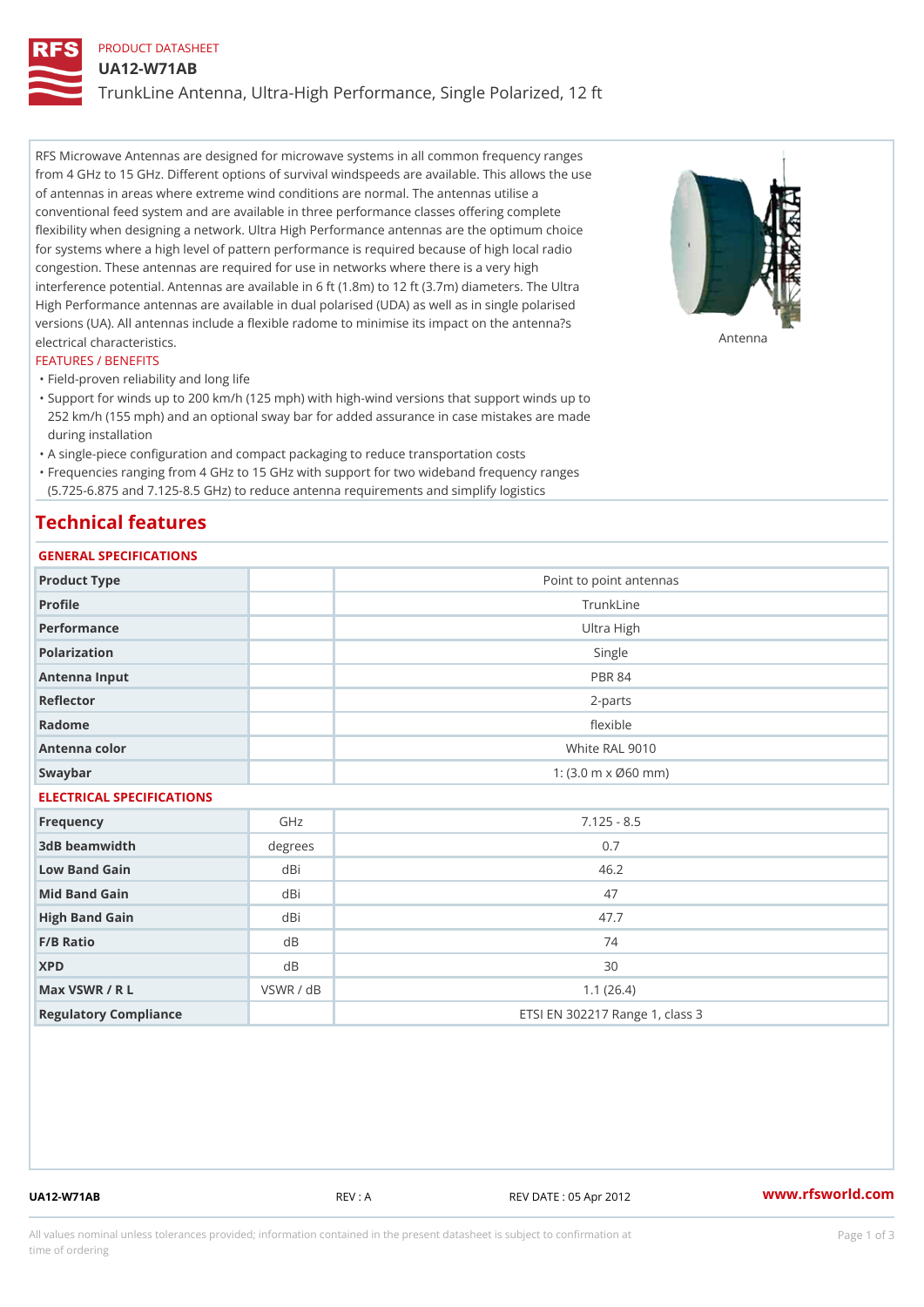# PRODUCT DATASHEET

## UA12-W71AB

TrunkLine Antenna, Ultra-High Performance, Single Polarized, 12 ft

| MECHANICAL SPECIFICATIONS                                                   |              |                                                                          |  |
|-----------------------------------------------------------------------------|--------------|--------------------------------------------------------------------------|--|
| Diameter                                                                    | ft $(m)$     | 12(3.7)                                                                  |  |
| Elevation Adjustment                                                        | degrees      | ± 5                                                                      |  |
| Azimuth Adjustment                                                          | degrees      | ± 5                                                                      |  |
| Polarization Adjustment                                                     | degrees      | ± 5                                                                      |  |
| Mounting Pipe Diameter<br>minimum                                           | $mm$ (in)    | 114(4.5)                                                                 |  |
| Mounting Pipe Diameter<br>maximum                                           | $mm$ (in)    | 114(4.5)                                                                 |  |
| Approximate Weight                                                          | kg (lb)      | 420 (924)                                                                |  |
| Survival Windspeed                                                          | $km/h$ (mph) | 200 (125)                                                                |  |
| Operational Windspeed                                                       | $km/h$ (mph) | 190 (118)                                                                |  |
| <b>STRUCTURE</b>                                                            |              |                                                                          |  |
| Radome Material                                                             |              | PVC coated fabric                                                        |  |
| <b>FURTHER ACCESSORIES</b>                                                  |              |                                                                          |  |
| optional Swaybar                                                            |              | 1: SMA-SK-60-3000A (3.0 m x Ø60 mm)                                      |  |
| Further Accessories                                                         |              | SMA-WK-12: Wind Kit<br>SMA-SKO-UNIVERSAL-L : Universal sway bar fixation |  |
| MOUNTOUTLINE                                                                |              |                                                                          |  |
| m m<br>Dimension_A<br>(in)                                                  |              | 3800 (150)                                                               |  |
| m m<br>$Dimension_B$<br>(in)                                                |              | 1880()                                                                   |  |
| m m<br>$Dimension_C$<br>(in)                                                |              | 670 (26.5)                                                               |  |
| $Dim_D - D -$<br>m <sub>m</sub><br>$114$ m m $(4.5$ $-$ ir $)$ P ii p $\ge$ |              | 190(7.5)                                                                 |  |

Dimension\_E

Dimension\_F

mm (in)

m<sub>m</sub> (in)

370 (14.57)

1580 (62.5)

UA12-W71AB REV : A REV DATE : 05 Apr 2012 [www.](https://www.rfsworld.com)rfsworld.com